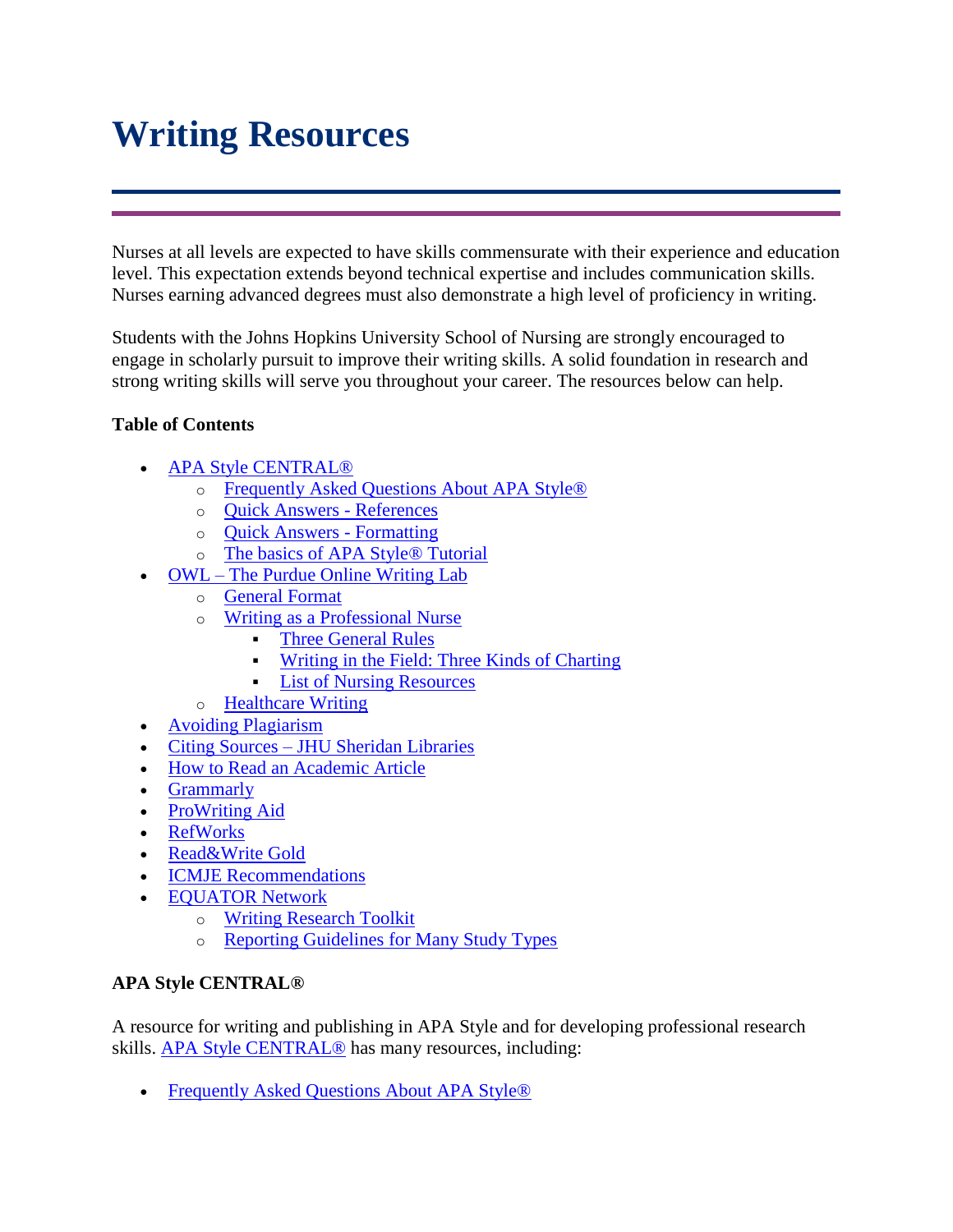- [Quick Answers –](http://www.apastyle.org/learn/quick-guide-on-references.aspx) References: Websites, In-text Citations, E-Books, Interviews, Facebook, Twitter, YouTube, DOIs, and Bibliography vs. Reference List.
- [Quick Answers –](http://www.apastyle.org/learn/quick-guide-on-formatting.aspx) Formatting: Running Head, Margins, Heading Levels, Lists, Tables, Figures, Table of Contents, Title Page, Serial Comma, and Quotations.
- [The basics of APA Style® Tutorial](http://www.apastyle.org/learn/tutorials/basics-tutorial.aspx)

# [Back to Top](https://blackboard.jhu.edu/bbcswebdav/institution/NR/NR_Standard_Documents/Writing%20Resources/SON_Writing_Resources.html#top)

# **OWL – The Purdue Online Writing Lab**

This online APA citation guide from Purdue University's Online Writing Lab (OWL) is an outstanding resource on formatting APA citations. Includes:

- [General Format](https://owl.english.purdue.edu/owl/resource/560/01/)
- [Writing as a Professional Nurse](https://owl.english.purdue.edu/owl/resource/1012/1/)
	- o [Three General Rules](https://owl.english.purdue.edu/owl/resource/1012/01/)
	- o [Writing in the Field: The Three Kinds of Charting](https://owl.english.purdue.edu/owl/resource/1012/02/)
	- o [List of Nursing Resources](https://owl.english.purdue.edu/owl/resource/1012/03/)
- [Healthcare Writing](https://owl.english.purdue.edu/owl/section/4/27/)
	- o [Medical Journalism](https://owl.english.purdue.edu/owl/resource/732/01/)
	- o [SOAP Notes](https://owl.english.purdue.edu/owl/resource/1003/1/)
	- o [Patient Education Materials](https://owl.english.purdue.edu/owl/resource/1008/1/)

[Back to Top](https://blackboard.jhu.edu/bbcswebdav/institution/NR/NR_Standard_Documents/Writing%20Resources/SON_Writing_Resources.html#top)

# **Avoiding Plagiarism**

Through scenarios and practice exercises, this self-paced course offers key skills for [Avoiding](http://lms14.learnshare.com/l.aspx?CID=89&A=2&T=556942)  [Plagiarism at JHU.](http://lms14.learnshare.com/l.aspx?CID=89&A=2&T=556942) It contains brief pretests, interactive modules, and posttests. The content is customized to the learner's knowledge and needs.

- [Directions for accessing the course](https://docs.google.com/document/d/1O_bCxNgQkN6ZCQJpRUQsk0VzDl6fDVnK54C8jjUG2IU/edit)
- [Avoiding Plagiarism at JHU course](http://lms14.learnshare.com/l.aspx?CID=89&A=2&T=556942)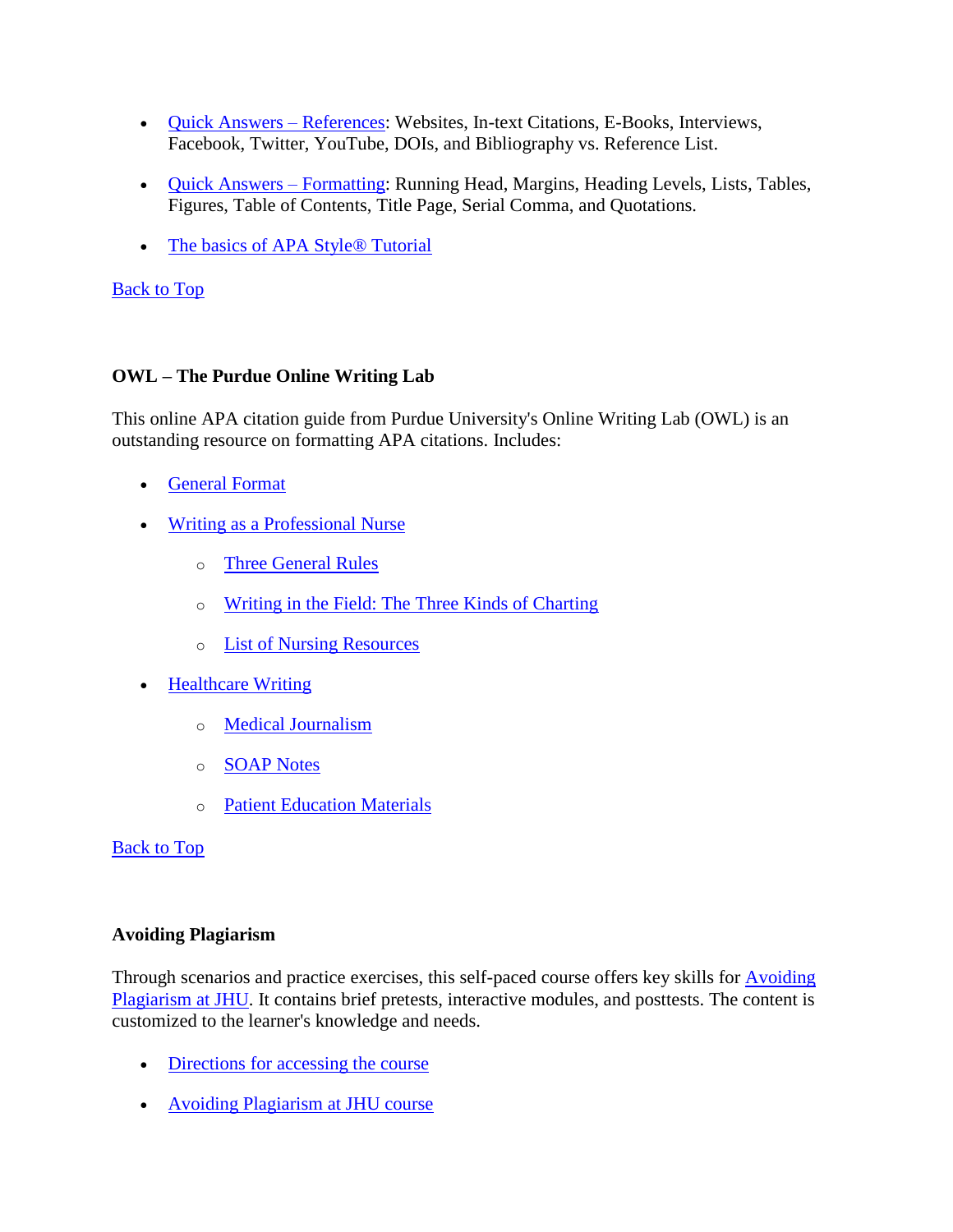## [Back to Top](https://blackboard.jhu.edu/bbcswebdav/institution/NR/NR_Standard_Documents/Writing%20Resources/SON_Writing_Resources.html#top)

#### **Citing Sources – JHU Sheridan Libraries**

JHU Sheridan Libraries [Citing Sources](http://guides.library.jhu.edu/c.php?g=202470&p=1335071) webpage offers resources, guidelines and tools for citing various materials. Includes "Ask a Librarian" chat feature.

[Back to Top](https://blackboard.jhu.edu/bbcswebdav/institution/NR/NR_Standard_Documents/Writing%20Resources/SON_Writing_Resources.html#top)

### **How to Read an Academic Article**

[How to Read an Academic Article](http://faculty.washington.edu/davidgs/ReadArticle.html) guides readers to get the most out of a scholarly text.

[Back to Top](https://blackboard.jhu.edu/bbcswebdav/institution/NR/NR_Standard_Documents/Writing%20Resources/SON_Writing_Resources.html#top)

#### **Grammarly**

[Grammarly](https://www.grammarly.com/) is used for proofreading (spelling and grammar) and plagiarism-detection. Checks for 250+ grammar rules. It also helps the writer learn about their mistakes so they can avoid making them again. Free.

[Back to Top](https://blackboard.jhu.edu/bbcswebdav/institution/NR/NR_Standard_Documents/Writing%20Resources/SON_Writing_Resources.html#top)

#### **ProWriting Aid**

[ProWriting Aid](https://prowritingaid.com/) analyzes writing and produces reports on areas such as overused words, writing style, sentence length, grammar and repeated words and phrases. Provides explanations to assist learning and improve future writing. Free version.

[Back to Top](https://blackboard.jhu.edu/bbcswebdav/institution/NR/NR_Standard_Documents/Writing%20Resources/SON_Writing_Resources.html#top)

#### **RefWorks**

[RefWorks](http://guides.library.jhu.edu/refworks) is an online research management, writing and collaboration tool. Designed to help researchers easily gather, manage, store and share information, RefWorks also generates citations and bibliographies. No download is required and it is free to JHU students and faculty.